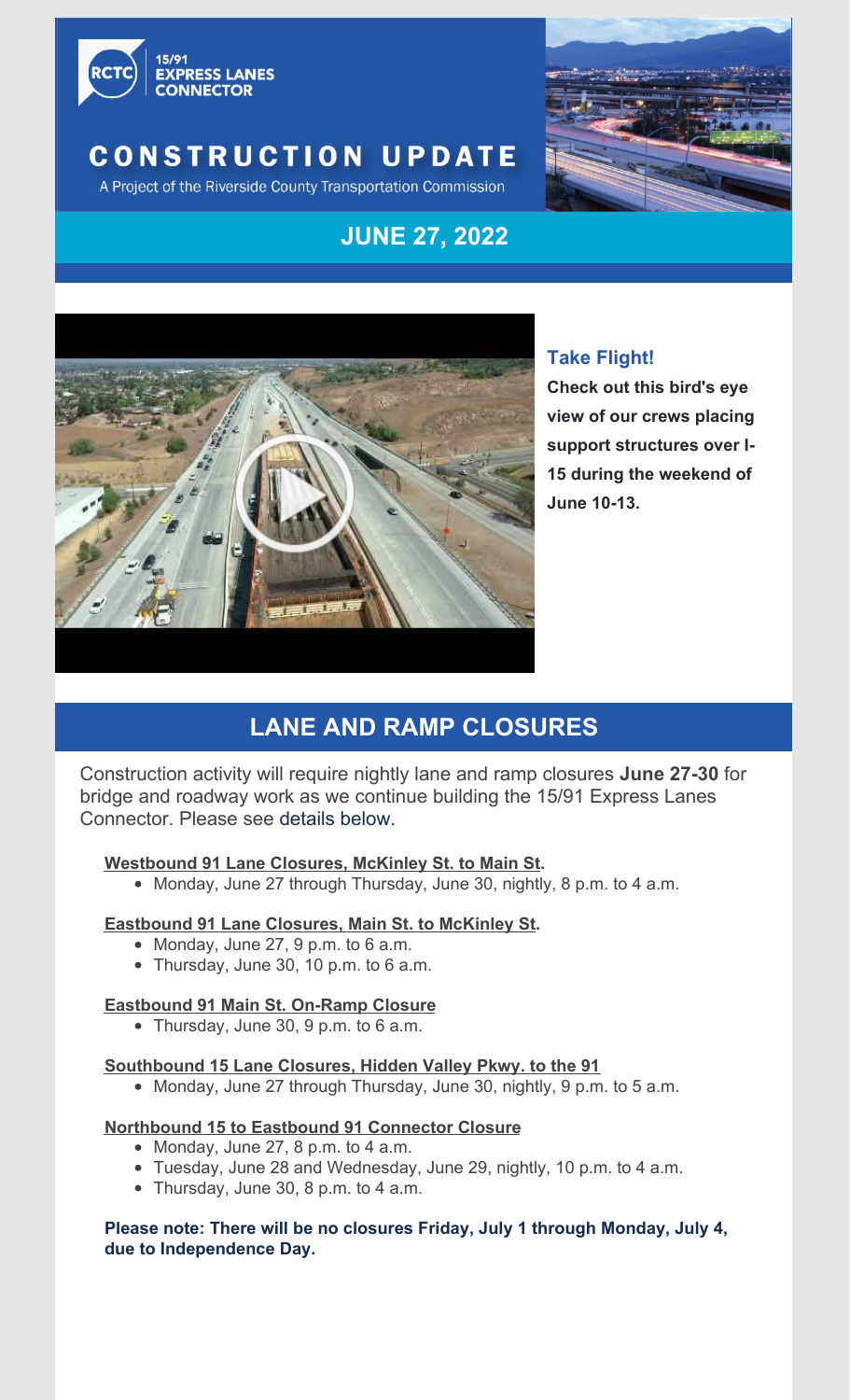

INDEPENDENCE DAY \*



*Please note that construction activity is subject to change.*

## **15 INTERIM CORRIDOR OPERATIONS PROJECT**



Interstate 15 **INTERIM CORRIDOR OPERATIONS PROJECT** 

Nightly lane closures are needed June 27-30 for ongoing work to add the new lane to southbound I-15. Please see details below.

#### **Southbound 15 Lane Closures, El Cerrito Road to Weirick Road**

Monday, June 27 through Thursday, June 30, nightly, 9 p.m. to 6 a.m.

#### **Southbound 15 Cajalco Road On-Ramp Closures**

Monday June 27 through Thursday, June 30, nightly, 9 p.m. to 6 a.m.

#### **Southbound 15 Weirick Road Off-Ramp Closures**

Monday, June 27 through Thursday, June 30, nightly, 9 p.m. to 6 a.m.

The 15 Interim Corridor Operations Project will add a non-tolled travel lane to southbound I-15 between the Cajalco Road on-ramp and the Weirick Road offramp. Completion is anticipated in late summer/early fall.

Watch for updates or visit [rctc.org/15icop](https://nam10.safelinks.protection.outlook.com/?url=https%3A%2F%2Fwww.rctc.org%2F15icop&data=04%7C01%7CMichelle.Kennedy%40trccompanies.com%7C09fb53344ed844b6af0408da02d67b71%7C543eaf7b7e0d4076a34d1fc8cc20e5bb%7C0%7C1%7C637825417479891339%7CUnknown%7CTWFpbGZsb3d8eyJWIjoiMC4wLjAwMDAiLCJQIjoiV2luMzIiLCJBTiI6Ik1haWwiLCJXVCI6Mn0%3D%7C3000&sdata=NmT9KXjd2TooCenzUXIbY%2FMbOFVmioiDX2X3wPHGgTw%3D&reserved=0) for more information. Please sign up for text messages by texting **15iCOP** to (844) 771-0995.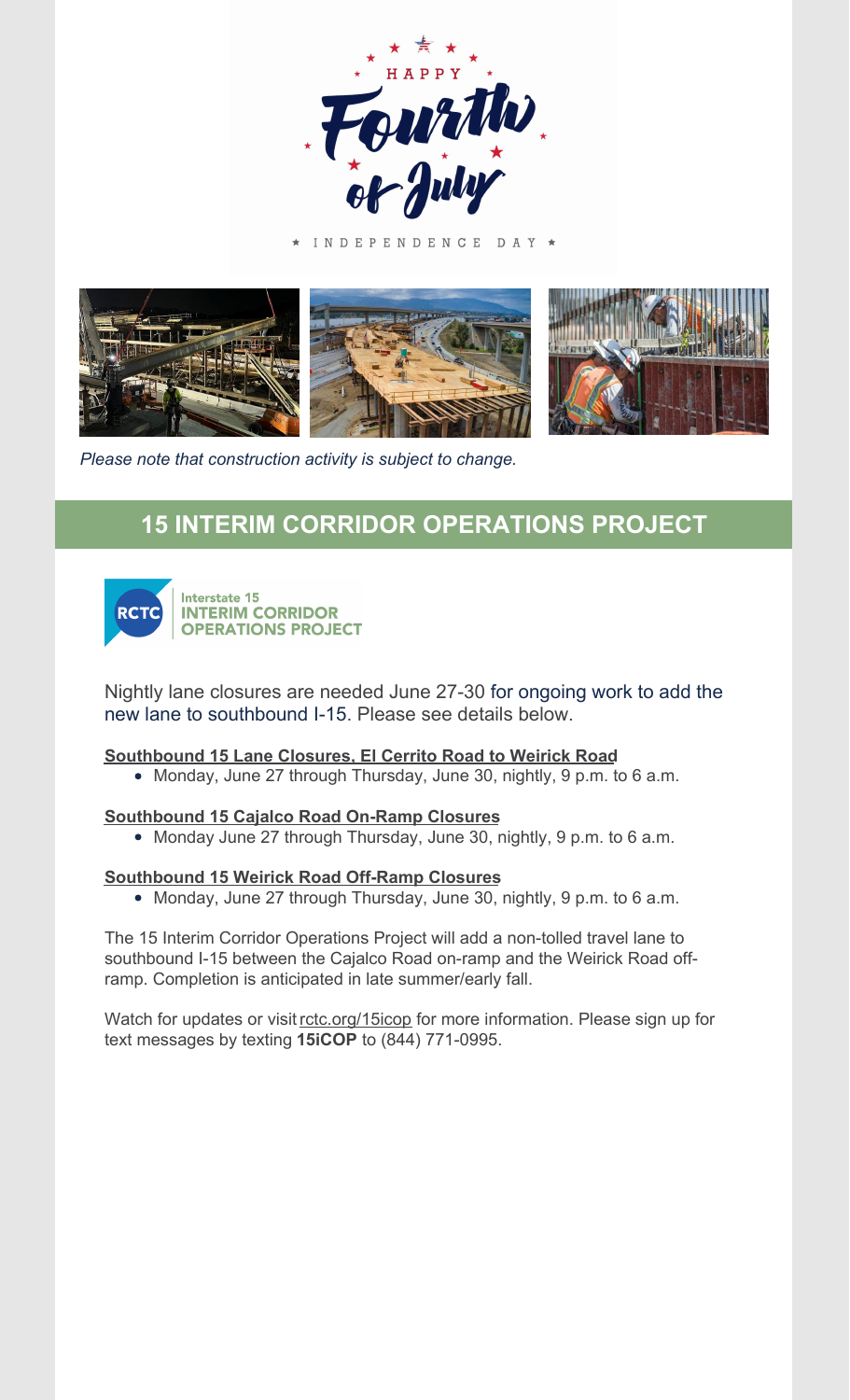

### **NEIGHBORING PROJECTS**

**McKinley Street Grade Separation Project** Work is under way on this City of Corona project. For information and construction details, please visit the project [webpage](https://nam10.safelinks.protection.outlook.com/?url=https%3A%2F%2Fwww.coronaca.gov%2Fgovernment%2Fdepartments-divisions%2Fpublic-works%2Fconstruction-projects%2Fmckinley-grade-separation&data=05%7C01%7CMichelle.Kennedy%40trccompanies.com%7Ce2fd90beaa9142b45add08da345e730a%7C543eaf7b7e0d4076a34d1fc8cc20e5bb%7C0%7C0%7C637879877530735410%7CUnknown%7CTWFpbGZsb3d8eyJWIjoiMC4wLjAwMDAiLCJQIjoiV2luMzIiLCJBTiI6Ik1haWwiLCJXVCI6Mn0%3D%7C3000%7C%7C%7C&sdata=DEySfnHQykIkOrYxEZ9GJKd8%2F3Kqz4gMxzWPh9jUaKQ%3D&reserved=0) and register for text updates by texting MCKINLEY at 844-518-1409.

## **STRAIGHT TO YOUR MOBILE DEVICE**

# **Text CONNECTOR to** (844) 771-0995

## to sign up for text message updates



**PROJECT OVERVIEW**